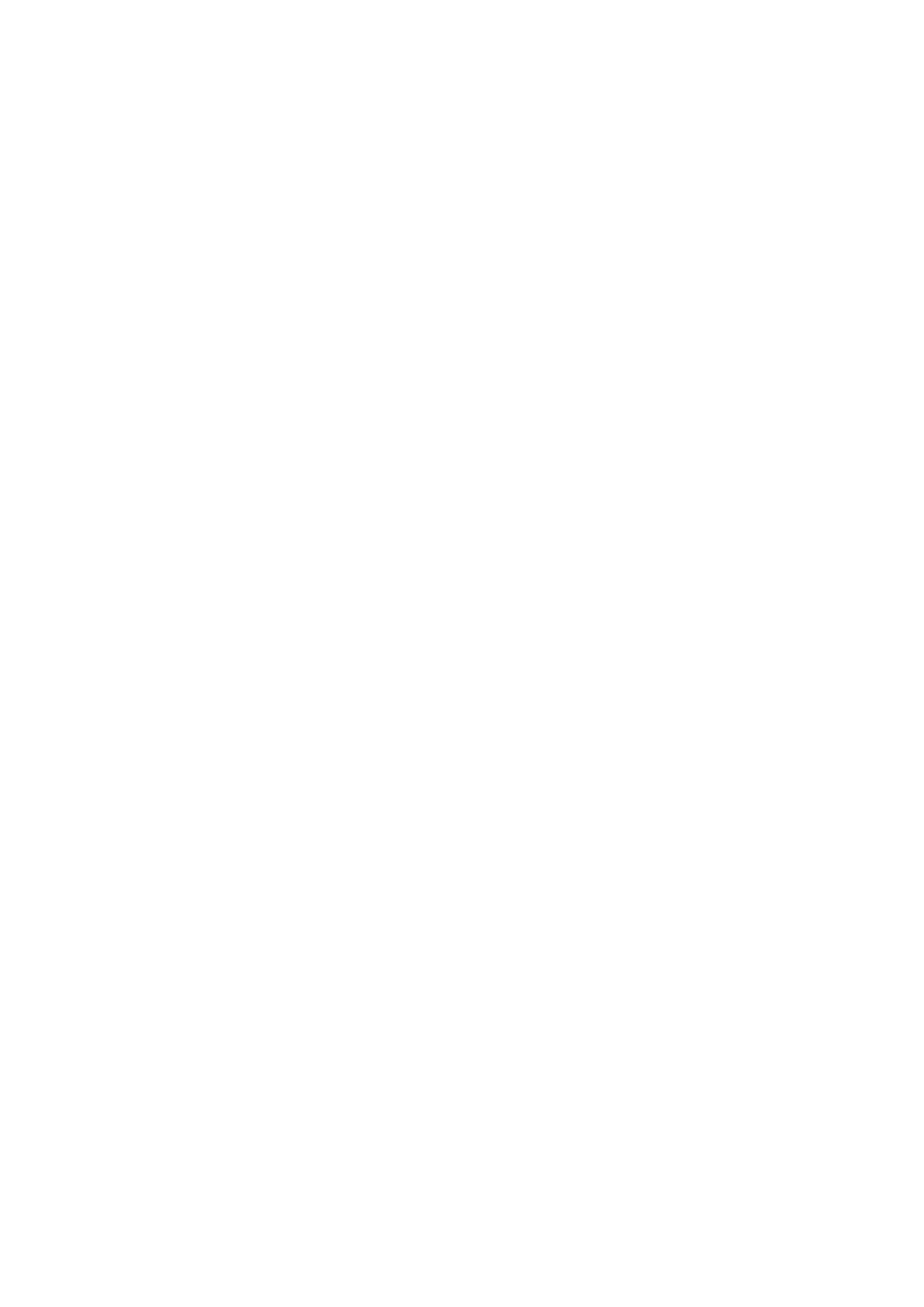# Table of Contents

|                                                                           | Pages |  |
|---------------------------------------------------------------------------|-------|--|
| Request for non-material amendments to the scheme                         | 1     |  |
| Introduction<br>11                                                        | 1     |  |
| Elevated viewing area and footpath to open space land<br>1.2 <sub>1</sub> | 1     |  |
| <b>Bridleway VV realignment</b><br>1.3                                    | 5     |  |
| Update on requests for non-material amendments at Deadline 3              |       |  |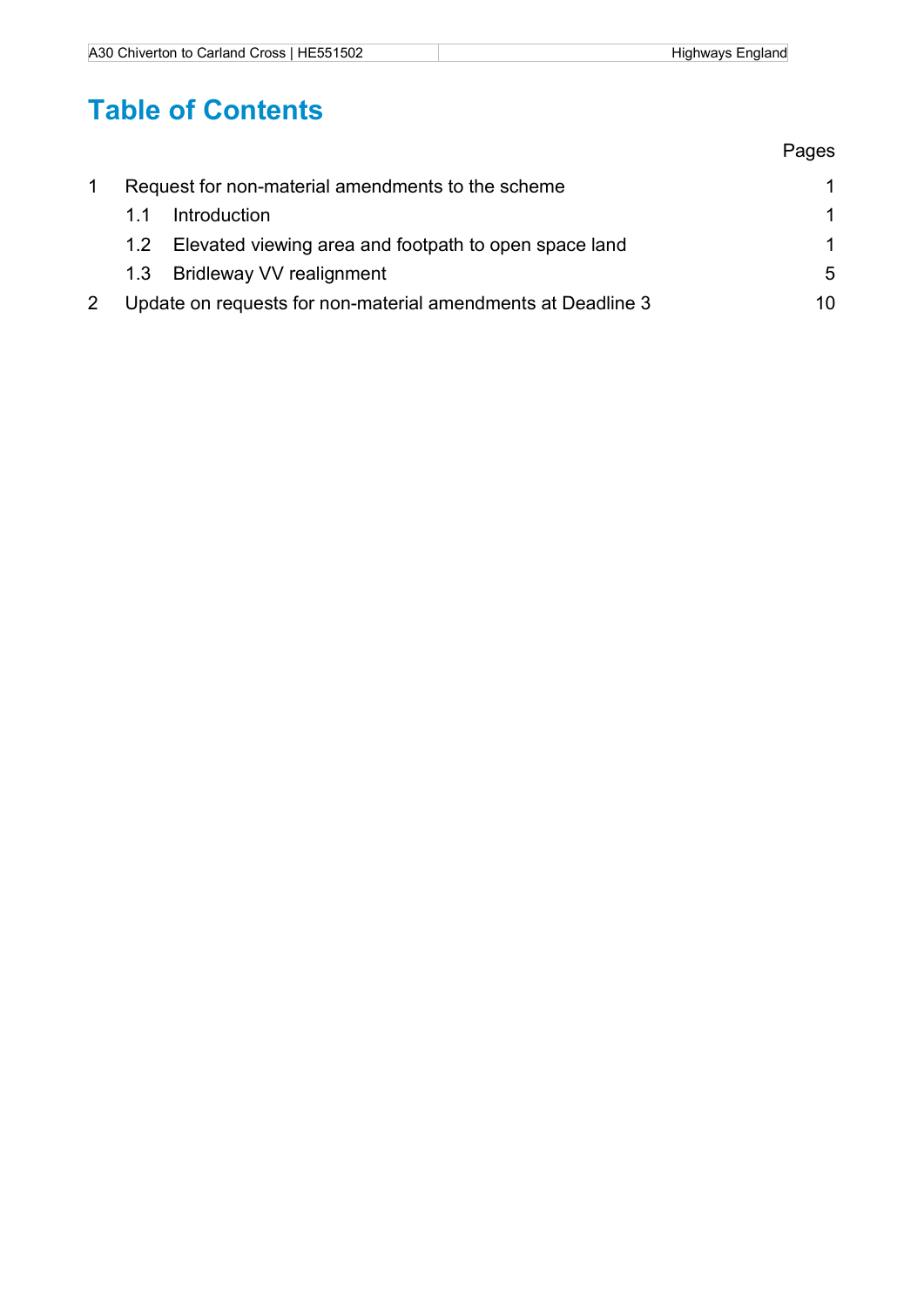## 1 Request for non-material amendments to the scheme

### 1.1 Introduction

- 1.1.1 This document forms a request for non-material amendments to the A30 Chiverton to Carland Cross Development Consent Order scheme (the scheme). A description of individual changes and the reasons for them is given below. In general, amendments to the scheme have occurred as a result of ongoing engagement with interested parties, or in response to matters raised in written submissions from interested parties and/or submissions made by interested parties at hearings.
- 1.1.2 Highways England considers that all amendments which have been requested are non-material, and that when considered cumulatively the amendments do not amount to a material amendment. This is justified for the reasons below:
	- All amendments are within the existing Order limits.
	- All amendments are considered 'de minimis' in planning terms.
	- None of the amendments result in a significant change to the engineering design of the main carriageway which has been assessed as part of the Environmental Statement (Volume 6 of the application).
	- None of the amendments give rise to any new or different likely significant environmental effects than have been assessed as part of the Environmental Statement (Volume 6).
	- The Regulations are not engaged in relation to any of the amendments.
	- The amendments do not, either individually or cumulatively, amount to 'substantial' changes to the scheme, as referred to in PINS Advice Note 16.
- All amendments have been made in response to matters raised in written submissions to the ExA and/or discussed at hearings during the Examination. All amendments are in response to requests from landowners or other interested parties. The amendments are being requested in order to reduce the effects of the scheme on landowners or other interested parties following due consideration by Highways England.
- Each requested amendment is considered below.
- 1.1.5 The amendments are referred to as:
	- Elevated viewing area and footpath to open space land
	- Bridleway VV realignment

### 1.2 Elevated viewing area and footpath to open space land

 Access to the land defined as access land under the Countryside and Rights of Way Act 2000 and classified as open space for the purposes of the application was discussed at the ISH for Walking Cycling and Horse Riding on 4 April 2019. The Highways England Written Summary of Oral Case (Document Reference 8.12) [APP-342] at point 5(a) stated:

"Further to ongoing engagement with Historic England, Highways England proposes to provide a viewing area looking over Newlyn Downs in this area. The Environmental Masterplans would need to be updated to reflect this and the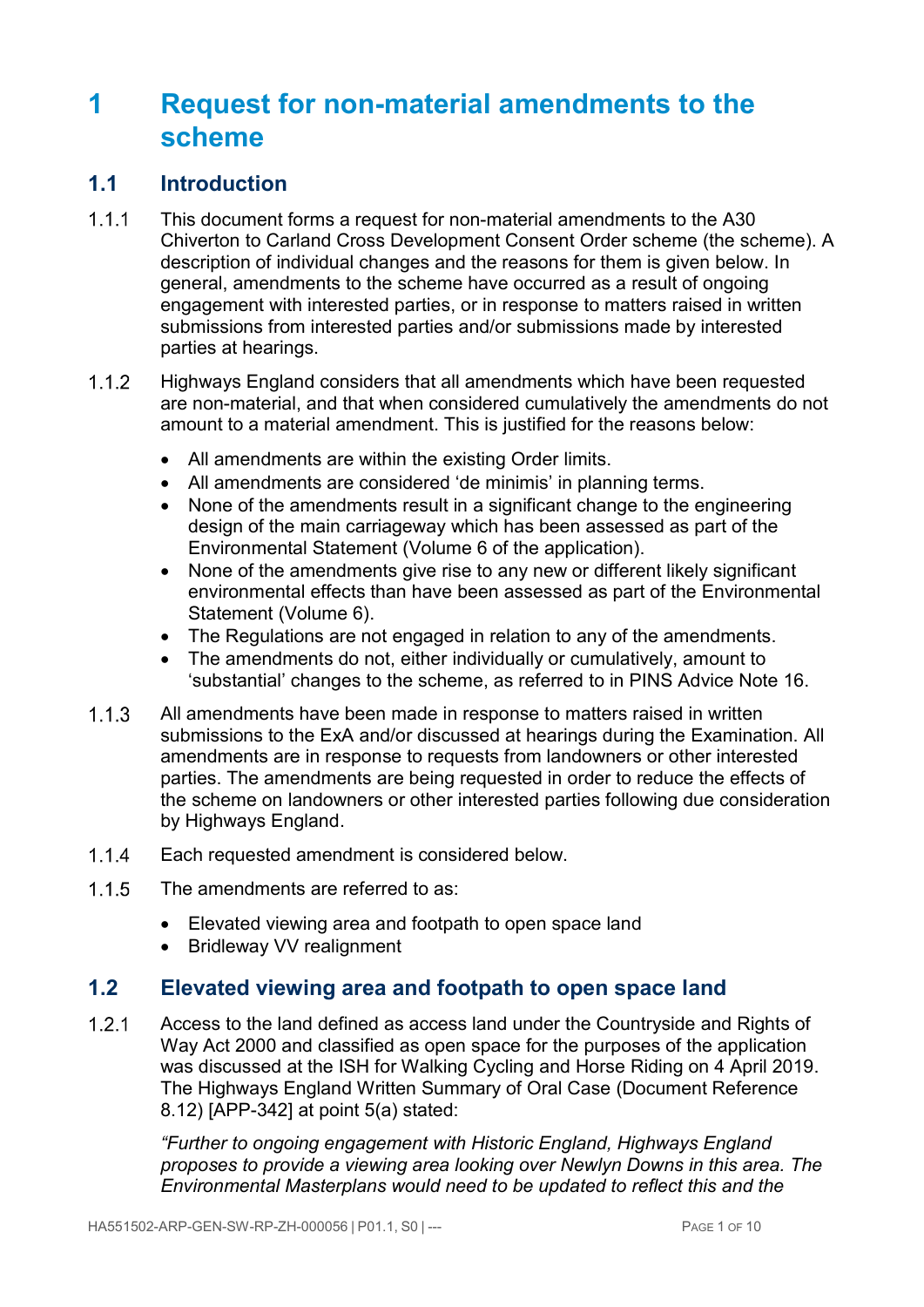provision of access on foot to the southern part of the CRoW land would be clarified as part of that.

Highways England is reviewing the opportunity to request a nonmaterial amendment to the DCO application in discussion with landowners. This request may be made at Deadline 5."

- 1.2.2 In response to this, Highways England propose an amendment to the **dDCO** (Document Reference 3.1(E)) and associated documents and plans to provide an elevated viewing area. Highways England also propose a new footpath PR16, which would be 90m in length and connect footpath UU to the southern section of the existing open space land.
- The proposed elevated viewing area refers to a triangle of land to the west of proposed footpath UU and to the north of proposed footpath PR16. It is shown on Sheet 18 of Figure 7.6 Environmental Masterplans (Document Reference 7.6(B)). The area includes a raised viewing area which would be elevated to a height of up to 1.2m to match the height of the adjacent Cornish hedge. The raised area will be a small area in the western point of the triangle of land denoted by a pink star shape on Sheet 18 of Figure 7.6 Environmental Masterplans (Document Reference 7.6(B)).
- 1.2.4 The purpose of the viewing area is to mitigate the loss of views across Newlyn Downs as a result of the scheme, which HBMCE considers to contribute to the significance of the Carland Cross barrow cemetery. This is stated at paragraph 6.2.8 of the HBMCE Written Representation [REP1-013] and agreed in the Statement of Common Ground which is in the process of being signed by HBMCE and which will be submitted at Deadline 6.

#### Compulsory acquisition

- The elevated viewing area is proposed within an area that is proposed for permanent acquisition. It is within plots 9/1c, 9/1d, 9/4b and 9/1f. No changes to the proposed acquisition would be required to accommodate this change.
- 1.2.6 The proposed footpath PR16 requires an area of 84 square metres within plot 9/2c to change from permanent acquisition of rights to permanent acquisition. A new plot 9/2d is proposed as the new area of permanent acquisition.
- 1.2.7 The Applicant is of the view that the Infrastructure Planning (Compulsory Acquisition) Regulations 2010 (the Regulations) are not engaged with regards to the proposed change. The reasons for this are set out below.
- 1.2.8 Regulation 4 of the Regulations applies where it is proposed to include in a DCO a provision authorising the compulsory acquisition of additional land and where a person with an interest in the additional land does not consent. "Additional land" means land which it is proposed shall be subject to compulsory acquisition and which was not identified in the Book of Reference submitted with the application as land (Regulation 2).
- 1.2.9 "Land" is defined by reference to section 159 of the Planning Act 2008, which states that "land includes any interest in or right over land".
- 1.2.10 Highways England has sought consent for this proposed amendment from the parties with an interest in the land in order that the process prescribed by the Regulations will not have to be followed in relation to this request.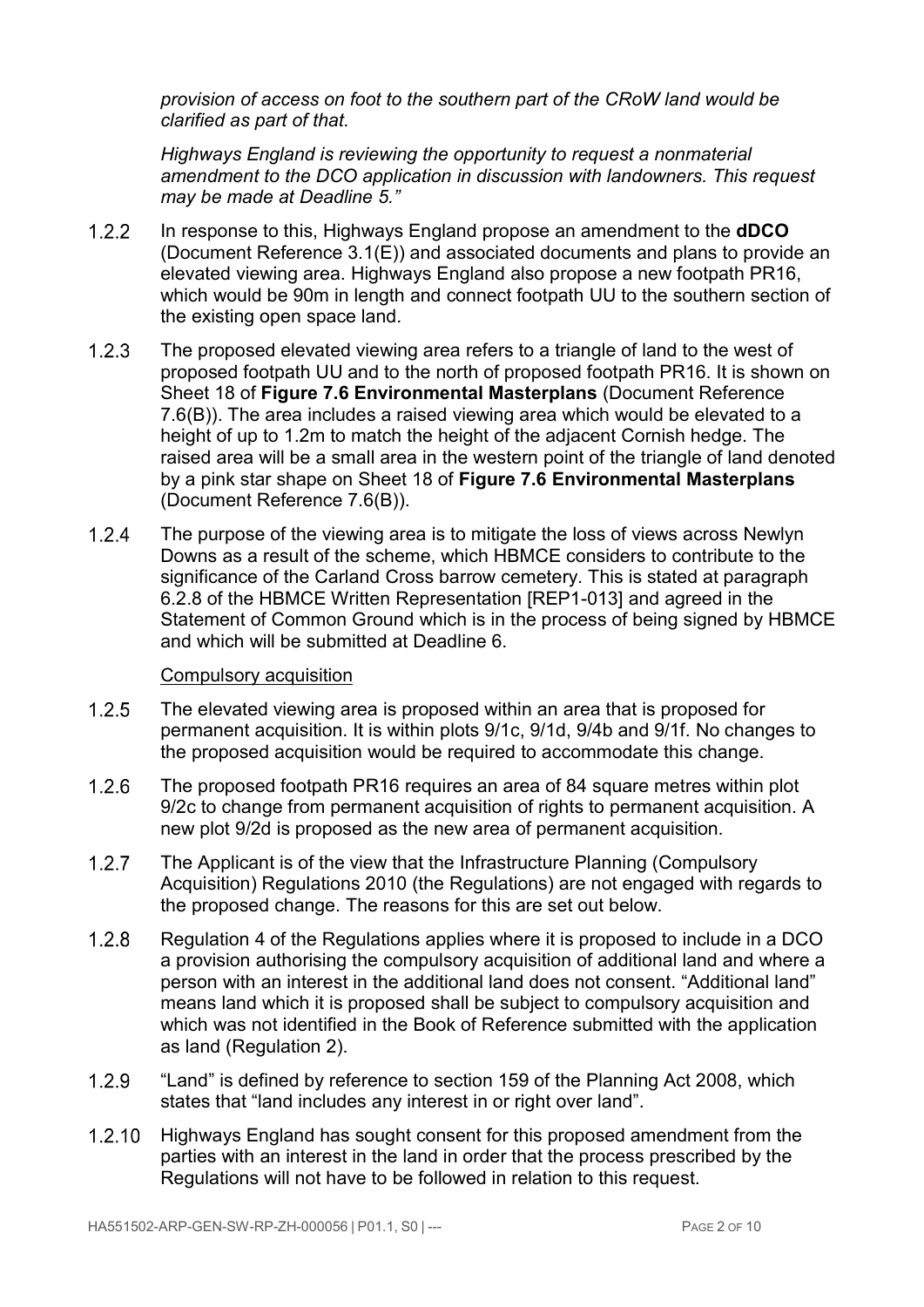**Consultation** 

- 1.2.11 Further to the above, Highways England has consulted with the land interests in this plot in order to gain consent for the change. A letter enclosing a plan of the proposed changes was sent on 17 May 2019, requesting responses in writing by 17 June 2019.
- 1.2.12 Those with an interest in the land are:
	- Mr Frank Matthews (Category 1, freeholder)
	- Western Power Distribution (South West) PLC
	- Wales and West Utilities Ltd
	- Fisher German LLP on behalf of the Defence Infrastructure Organisation
	- Global Crossing & Level 3 Communications (Instalcom)
- 1.2.13 Highways England has gained consent in writing for the proposed amendment from the following. The evidence of written consent is provided in Appendix B to the Highways England Response to the Examining Authority's Second Written Questions (Document Reference 8.21):
	- Wales and West Utilities Ltd
	- Fisher German LLP on behalf of the Defence Infrastructure Organisation
	- Global Crossing & Level 3 Communications (Instalcom)
- 1.2.14 Highways England has received verbal consent from the freeholder Mr Frank Matthews' agent. This will be submitted in writing at Deadline 6. Highways England is still awaiting consent from Western Power Distribution and this forms part of the ongoing engagement between Highways England and WPD.
- 1.2.15 Highways England request the proposed amendment to be considered pending the receipt of these written consents.

#### Environmental effects

- 1.2.16 The requested amendment is proposed to mitigate the effects of the scheme on the Carland Cross barrow cemetery and to promote access to existing open access land. It is considered that the proposed amendment, which is within the existing Order limits, would not give rise to any new or significantly worse effects from those presented in the Environmental Statement. The proposed change has been considered by the authors of the relevant chapters of the Environmental **Statement**
- 1.2.17 The changes have been reviewed by the authors of Chapter 7 Landscape and Chapter 8 Ecology and Nature Conservation of the Environmental Statement (Document Reference 6.2) [APP-060; APP-061].
- 1.2.18 As the proposed amendment does not displace or add any proposed habitats or screening, it is considered that the same level of mitigation is provided in terms of landscape and ecology.
- 1.2.19 As such, the addition of the elevated viewing area and footpath to open space land shown on Sheet 18 of Figure 7.6 Environmental Masterplans (Document Reference 7.6(B)), would not change the results of the assessment of landscape and visual effects as reported in Chapter 7 Landscape or Chapter 8 Ecology and Nature Conservation of the Environmental Statement (Document Reference 6.2) [APP-060; APP-061].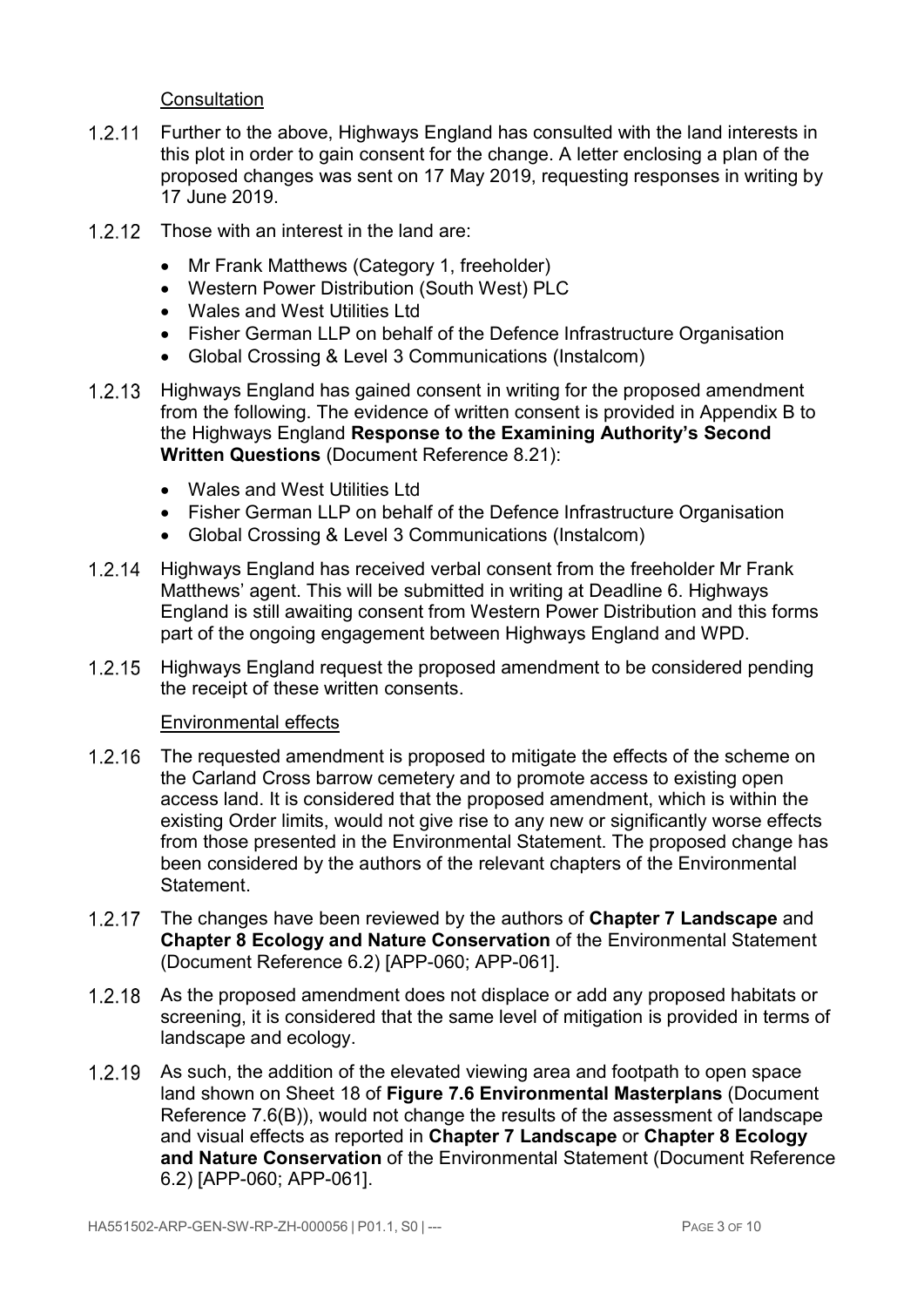- 1.2.20 It is not considered that the requested amendment would give rise to any new or significantly worse environmental effects.
- 1.2.21 Table 1-1 below shows the changes to documents required to accommodate the proposed amendment, and which have been submitted at Deadline 5:

| <b>Document Reference</b> | <b>Document name</b>                                       | Description of amendment to the document                                                                                                                                                                                                                                                                                                                                                                                                                                                                                                                                                                                                                                                                                                                                                                                                 |
|---------------------------|------------------------------------------------------------|------------------------------------------------------------------------------------------------------------------------------------------------------------------------------------------------------------------------------------------------------------------------------------------------------------------------------------------------------------------------------------------------------------------------------------------------------------------------------------------------------------------------------------------------------------------------------------------------------------------------------------------------------------------------------------------------------------------------------------------------------------------------------------------------------------------------------------------|
| 2.2(C)                    | Land Plans, Complete<br>Set                                | Sheet 9<br>A small portion of plot 9/2c changed to permanent<br>acquisition (new plot 9/2d)                                                                                                                                                                                                                                                                                                                                                                                                                                                                                                                                                                                                                                                                                                                                              |
| 2.4(D)                    | <b>Works Plans, Complete</b><br>Set                        | Sheet 8<br>Amended layout to suit new access west of existing<br>Carland Cross roundabout and addition of label for<br>Work No. 5q                                                                                                                                                                                                                                                                                                                                                                                                                                                                                                                                                                                                                                                                                                       |
| 2.5(D)                    | Rights of Way and<br>Access Plans, Complete<br>Set         | Sheet 8<br>Amended layout to incorporate Reference WW and<br>addition of label for WW and PR16                                                                                                                                                                                                                                                                                                                                                                                                                                                                                                                                                                                                                                                                                                                                           |
| 2.6(B)                    | General Arrangement<br>and Section Plans,<br>Complete set  | <b>Sheet 8</b><br>Amended layout to suit new access west of existing<br><b>Carland Cross roundabout</b>                                                                                                                                                                                                                                                                                                                                                                                                                                                                                                                                                                                                                                                                                                                                  |
| 3.1(E)                    | <b>Draft Development</b><br><b>Consent Order</b>           | <b>Schedule 1</b><br>Addition of number and description to Schedule 1 as<br>Work No. $5(q)$ :<br>"a new footpath (PR16) linking to open access land<br>and Roundbarrow viewing area"<br>Schedule 3- PART 8 (column 1)<br><b>Additional Parish Council inserted:</b><br>St Erme,<br><b>St Newlyn East</b><br><b>Civil Parishes</b><br>Schedule 3 Part 8 (column 2)<br>Reference WW (PR16)<br>Amended description as "90 metres footpath as<br>shown on Sheet 8 of the Rights of Way and Access<br>plans"<br>Schedule 4- PART 2 (column 1)<br><b>Additional Parish Council inserted:</b><br>St Erme,<br>St Newlyn East<br><b>Civil Parishes</b><br>Schedule 4- PART 2 (column 4)<br>Reference WW (PR16)<br>"A new footpath south of the existing A30(T) west of<br>the existing Carland Cross junction for a total length<br>of 90 metres" |
| at Deadline 6)            | 4.1(C) (to be submitted Statement of Reasons<br>Appendix A | Table 1: Acquisition of Land<br>Plot numbers added where traversed by amended<br>layout for new access west of existing Carland<br>Cross roundabout                                                                                                                                                                                                                                                                                                                                                                                                                                                                                                                                                                                                                                                                                      |

#### Table 1-1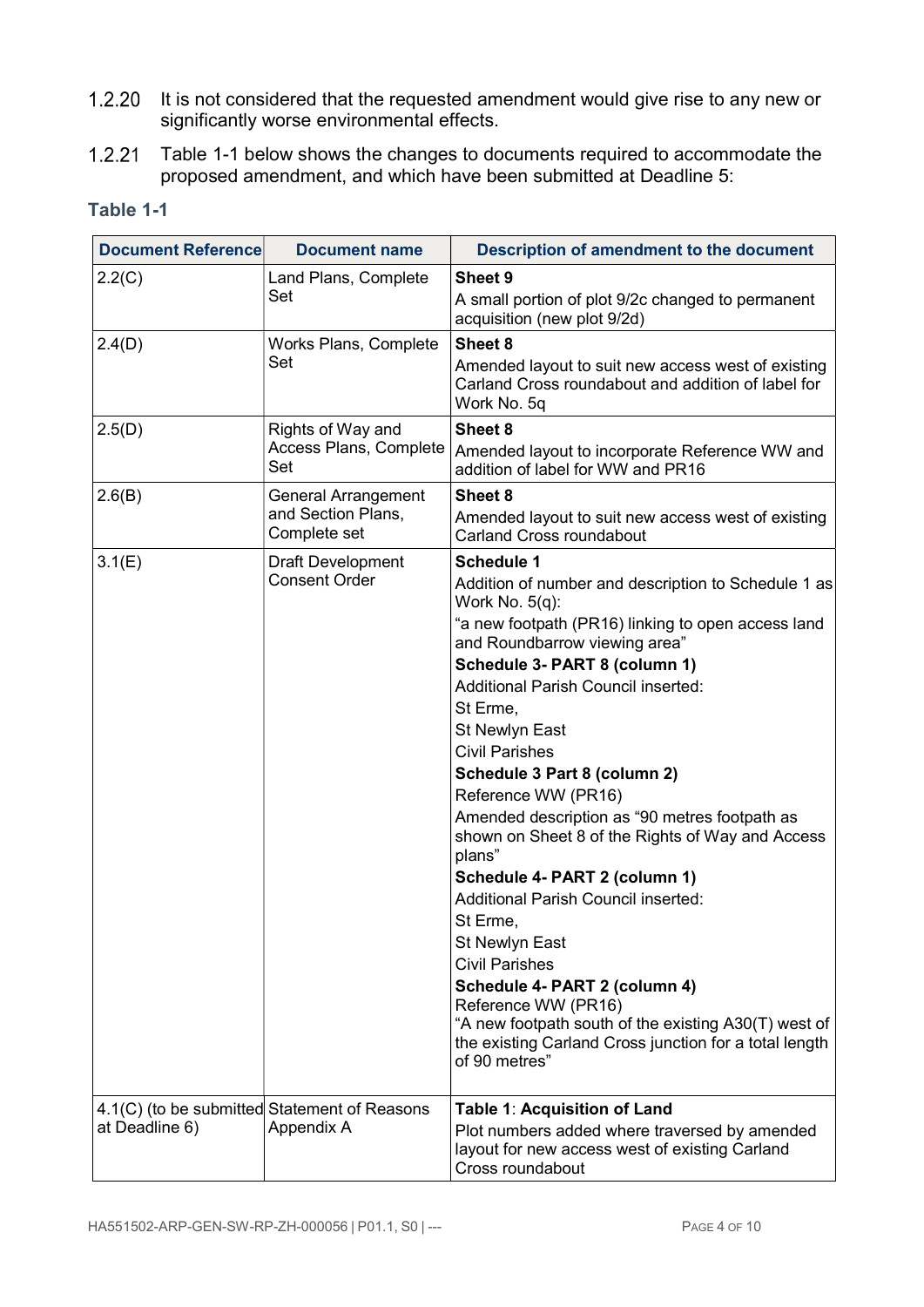| <b>Document Reference</b>                                   | Document name                                                           | Description of amendment to the document                                                                                                                                                                                                                                                                              |
|-------------------------------------------------------------|-------------------------------------------------------------------------|-----------------------------------------------------------------------------------------------------------------------------------------------------------------------------------------------------------------------------------------------------------------------------------------------------------------------|
| 4.3(B) (to be submitted Book of Reference<br>at Deadline 6) |                                                                         | A new plot 9/2d, 84 square meters, will be added to<br>the updated Book of Reference (Document<br>Reference 4.3) at Deadline 6                                                                                                                                                                                        |
|                                                             |                                                                         | There will be a corresponding reduction to area of<br>plot 9/2c                                                                                                                                                                                                                                                       |
| 6.3 Figure 7.6 (B)                                          | Environmental<br>Masterplans, Complete<br>Set                           | Sheet 18<br>Amended layout for new access west of existing<br><b>Carland Cross roundabout</b>                                                                                                                                                                                                                         |
| 6.4(B)                                                      | <b>CEMP Annexes, Annex</b><br>M Public Rights of Way<br>Management Plan | <b>Annex M</b><br>Addition of description of new location of access<br>west of existing Carland Cross roundabout<br>Annex M Figure 4 - Public Rights of Way<br><b>Management Plan</b><br>Amended layout to suit new access west of existing<br>Carland Cross roundabout and addition of label for<br>PR <sub>16</sub> |

### 1.3 Bridleway VV realignment

- At the ISH for Walking Cycling and Horse Riding on 4 April 2019, the status of the highway (which is outside the Order limits) continuing from the proposed Bridleway VV to the Carland Cross roundabout was discussed. As stated in section 7 of the Highways England Comments on Responses to Hearing Action Points (Document Reference 8.17) [REP4-005], Cornwall Council confirmed that the highway required to connect Bridleway VV to Carland Cross roundabout is stopped up.
- 1.3.2 The area of stopped up highway necessary to access Bridleway VV is outside the Order limits. Given this, Highways England would be unable to secure the necessary land acquisition or highway classification through the existing dDCO (Document Reference 3.1(D)) [REP3-007] without changing the Order limits.
- 1.3.3 In order to provide access for walkers, cyclists and horse riders from Carland Cross to Mitchell, Highways England proposes an amendment to the dDCO (Document Reference 3.1(D)) [REP3-007] and associated documents and plans to realign Bridleway VV as shown on Sheet 8 of the **Rights of Way and Access** Plans (Document Reference 2.5(C)) and Sheet 19 of Figure 7.6 Environmental Masterplans (Document Reference 7.6(B)).
- 1.3.4 The proposed amendment would realign Bridleway VV to the north of its previous position from a point around Chainage 13+850 to Carland Cross. It runs along the northern boundary of the vegetation to be retained, the Toyota Garage and the Carland Cross services station. It turns south adjacent to the southern roundabout of the proposed Carland Cross junction.
- 1.3.5 The proposed realignment meets the existing highway at the junction of Carland Cross and the entrance to the service station access road, opposite the proposed Bridleway UU, and includes a holding area for horses at this location.
- 1.3.6 The area no longer required for Bridleway VV will be retained for the proposed private means of access for the benefit of Treventon Farm (PMA 24), as shown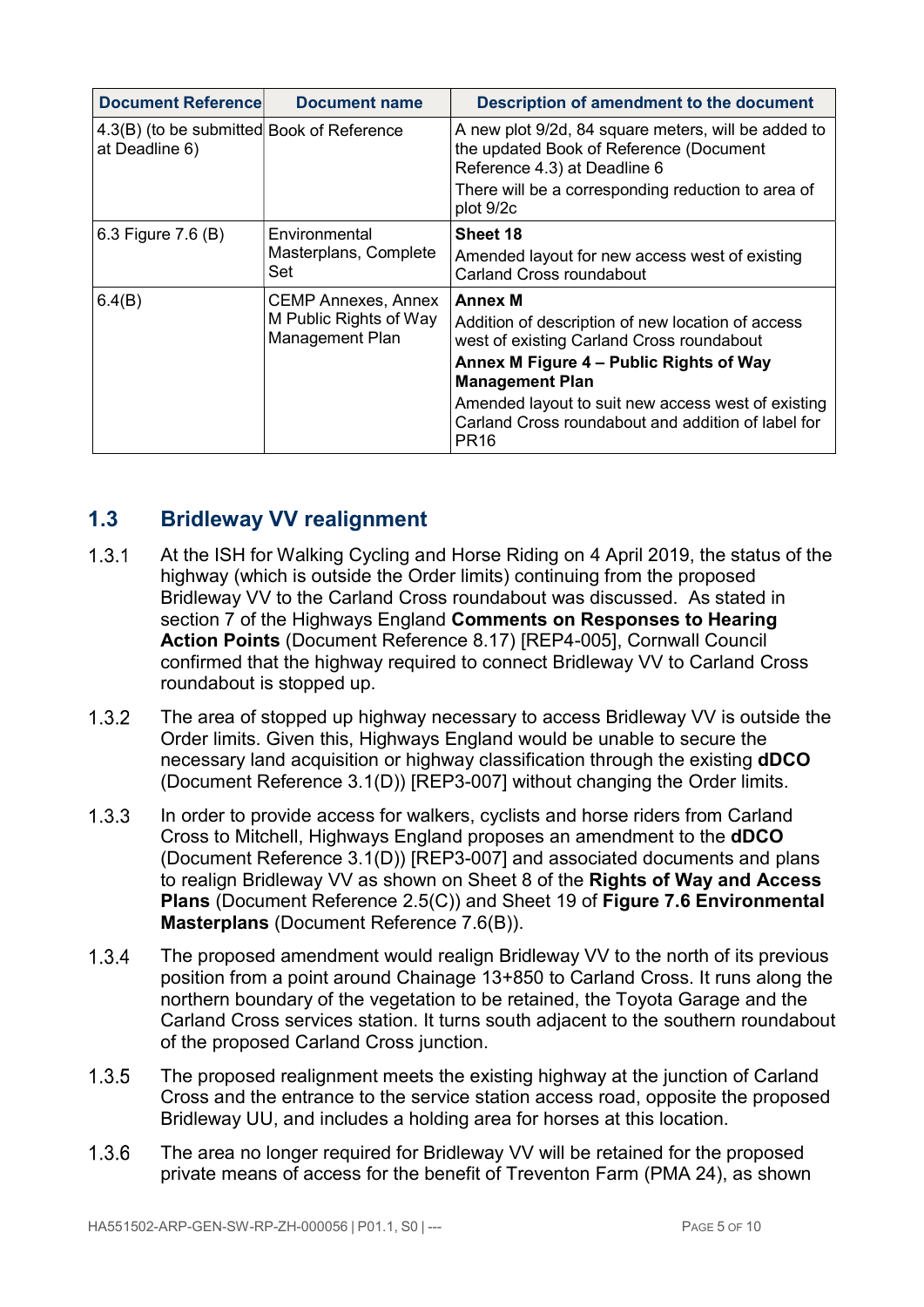on Sheet 8 of the Rights of Way and Access Plans (Document Reference  $2.5(C)$ ).

#### Compulsory acquisition

- 1.3.7 The realigned section of Bridleway VV is proposed within land that is proposed for permanent acquisition for which Highways England is the freeholder. The proposed amendment is within plots: 9/1k, 9/1n, 9/1d, 9/1j, 9/1p, 9/1v, 9/1x and 9/1z.
- Plots 9/1k, 9/1n, 9/1d, 9/1j, 9/1p continue to be proposed for permanent acquisition. Plots 9/1z and 9/1x have been subdivided to create new plots 9/1ad and 9/1ac, which are proposed for permanent acquisition.
- The remainder of plots 9/1v, 9/1x, 9/1z were previously proposed for permanent acquisition. As Bridleway VV no longer requires these plots, and they are to be used as a private means of access only following construction, they are proposed to be changed to temporary possession.
- 1.3.10 As the realigned Bridleway is within areas proposed for permanent acquisition, no changes to the proposed acquisition would be required in this area. The proposed change of plots from permanent acquisition to temporary possession amounts to a reduction in the extent of compulsory acquisition powers being sought. Highways England is of the view that the Regulations are not engaged in relation to the proposed amendments.

#### **Consultation**

1.3.11 Nonetheless, in keeping with the spirit of the Regulations, Highways England has sought and gained approval in writing for the proposed amendment from all parties with an interest in plots 9/1v, 9/1x and 9/1z. The evidence of written approval is provided in Appendix B to the Highways England Response to the Examining Authority's Second Written Questions (Document Reference 8.21).

#### Environmental effects

- 1.3.12 It is considered that the proposed amendment, which is within the existing Order limits, would not give rise to any new or significantly worse effects from those presented in the Environmental Statement. The proposed change has been considered by the authors of the relevant chapters of the Environmental Statement.
- 1.3.13 The proposed amendment is to maintain access for walkers, cyclists and horse riders to Mitchell, as proposed as part of the scheme since the submission of the application. It is proposed to ensure that the connection is deliverable, without relying on changes to highway classifications outside of the Order limits.
- 1.3.14 The changes have been reviewed by the authors of Chapter 7 Landscape and Chapter 8 Ecology and Nature Conservation of the Environmental Statement (Document Reference 6.2) [APP-060; APP-061].
- 1.3.15 The Bridleway has been realigned to be as close as possible to the boundary of the Toyota Garage and Carland Cross service station, to retain the proposed areas for landscape and ecology mitigation as far as possible. It has been designed to avoid the areas of vegetation to be retained to the west of Carland Cross service station and to the east of the Toyota Garage.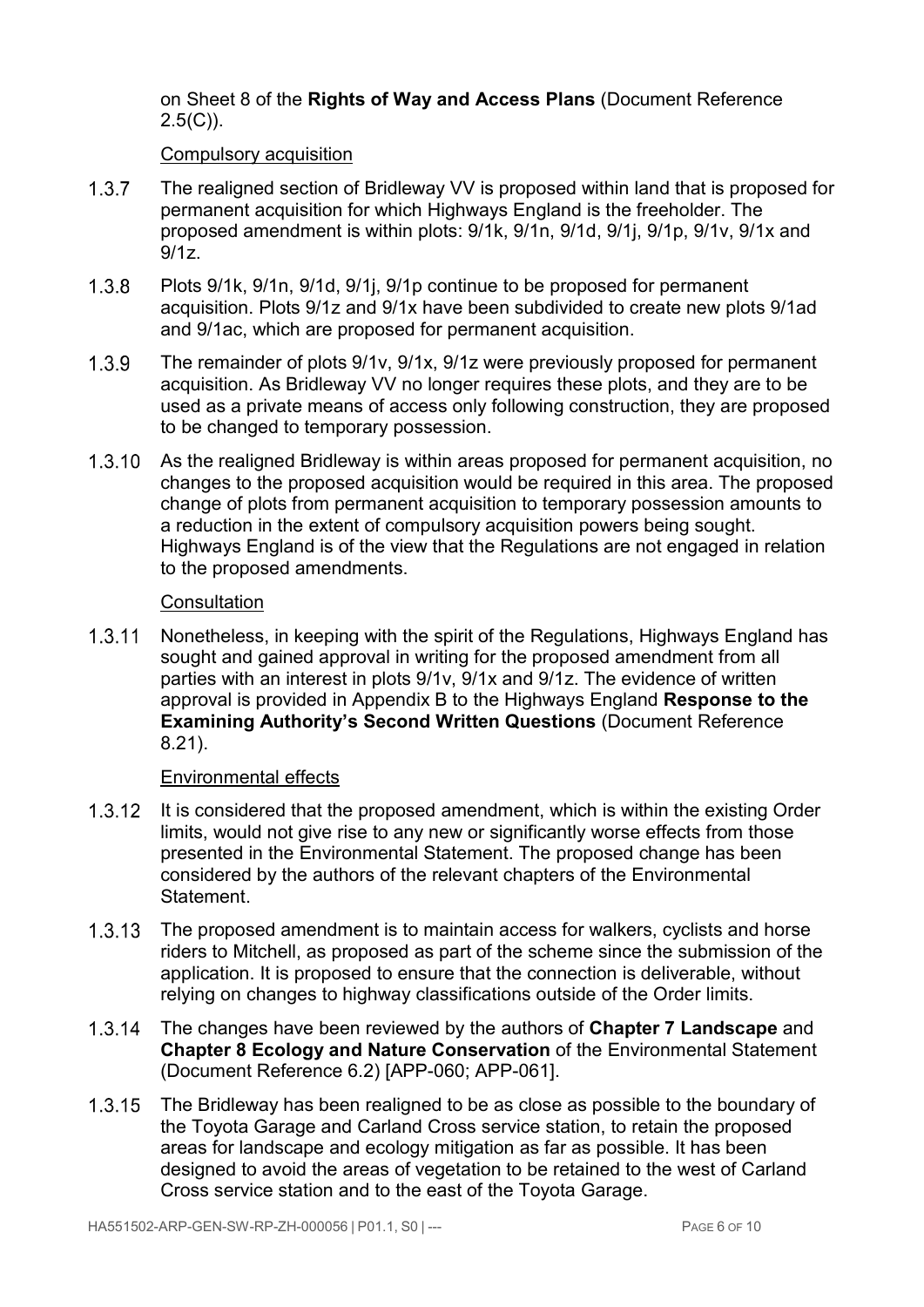- 1.3.16 It is considered that the proposed amendment does not displace or add any proposed habitats or screening. As a result of this, it is considered that the same level of mitigation is provided in terms of landscape and ecology.
- 1.3.17 As such, the realignment of Bridleway VV as shown on Sheet 8 of the Rights of Way and Access Plans (Document Reference 2.5(D)) and Sheet 19 of Figure 7.6 Environmental Masterplans (Document Reference 7.6(B)), would not change the results of the assessment of landscape and visual effects as reported in Chapter 7 Landscape or Chapter 8 Ecology and Nature Conservation of the Environmental Statement (Document Reference 6.2) [APP-060; APP-061].
- 1.3.18 Table 1-2 below shows the changes to documents required to accommodate the proposed amendment, and which have been submitted at Deadline 5:

| <b>abl</b><br>ro |  |
|------------------|--|
|------------------|--|

| <b>Document Reference</b> | <b>Document name</b>                                                    | Description of amendment to the document                                                                                                                                                                                                                                                                                                                                                                                                                                                                                                                                                                                                                                                                                    |
|---------------------------|-------------------------------------------------------------------------|-----------------------------------------------------------------------------------------------------------------------------------------------------------------------------------------------------------------------------------------------------------------------------------------------------------------------------------------------------------------------------------------------------------------------------------------------------------------------------------------------------------------------------------------------------------------------------------------------------------------------------------------------------------------------------------------------------------------------------|
| 2.2(C)                    | Land Plans, Complete<br>Set                                             | Sheet 9<br>Land comprising plots 9/1v, 9/1x and 9/1z changed<br>to temporary use<br>Creation of new plots 9/1ac and 9/1ad                                                                                                                                                                                                                                                                                                                                                                                                                                                                                                                                                                                                   |
| 2.4(D)                    | Works Plans, Complete<br>Set                                            | Sheet 8<br>Amended layout to suit realigned Bridleway and<br>addition of label for Work No. 50                                                                                                                                                                                                                                                                                                                                                                                                                                                                                                                                                                                                                              |
| 2.5(D)                    | Rights of Way and<br>Access Plans, Complete<br>Set                      | Sheet 8<br>Amended layout to suit realigned Bridleway east of<br>existing Carland Cross roundabout                                                                                                                                                                                                                                                                                                                                                                                                                                                                                                                                                                                                                          |
| 2.6(B)                    | <b>General Arrangement</b><br>and Section Plans,<br><b>Complete Set</b> | Sheet 8<br>Amended layout to suit realigned Bridleway and<br>addition of WCH label                                                                                                                                                                                                                                                                                                                                                                                                                                                                                                                                                                                                                                          |
| 3.1(E)                    | <b>Draft Development</b><br><b>Consent Order</b>                        | Schedule 3- Part 8 (column 1)<br><b>Additional Parish Council inserted:</b><br>St Newlyn East<br>St Erme,<br><b>Civil Parishes</b><br>Schedule 3- PART 8 (column 2)<br>Reference VV (PR15)<br>Amended description as "1127 metres bridleway as<br>shown on Sheet 8 of the Rights of Way and Access<br>plans"<br>Schedule 4- Part 2 (column 1)<br><b>Additional Parish Council inserted:</b><br>St Newlyn East<br>St Erme,<br><b>Civil Parishes</b><br>Schedule 4 Part 2 (column 4)<br>Reference VV (PR15)<br>Amended description as "A new bridleway south of<br>the existing A30(T) to its junction north of Treventon<br>Farm, for a total length of 1127 metres"<br><b>Schedule 7</b><br>Plots 9/1v, 9/1x and 9/1z added |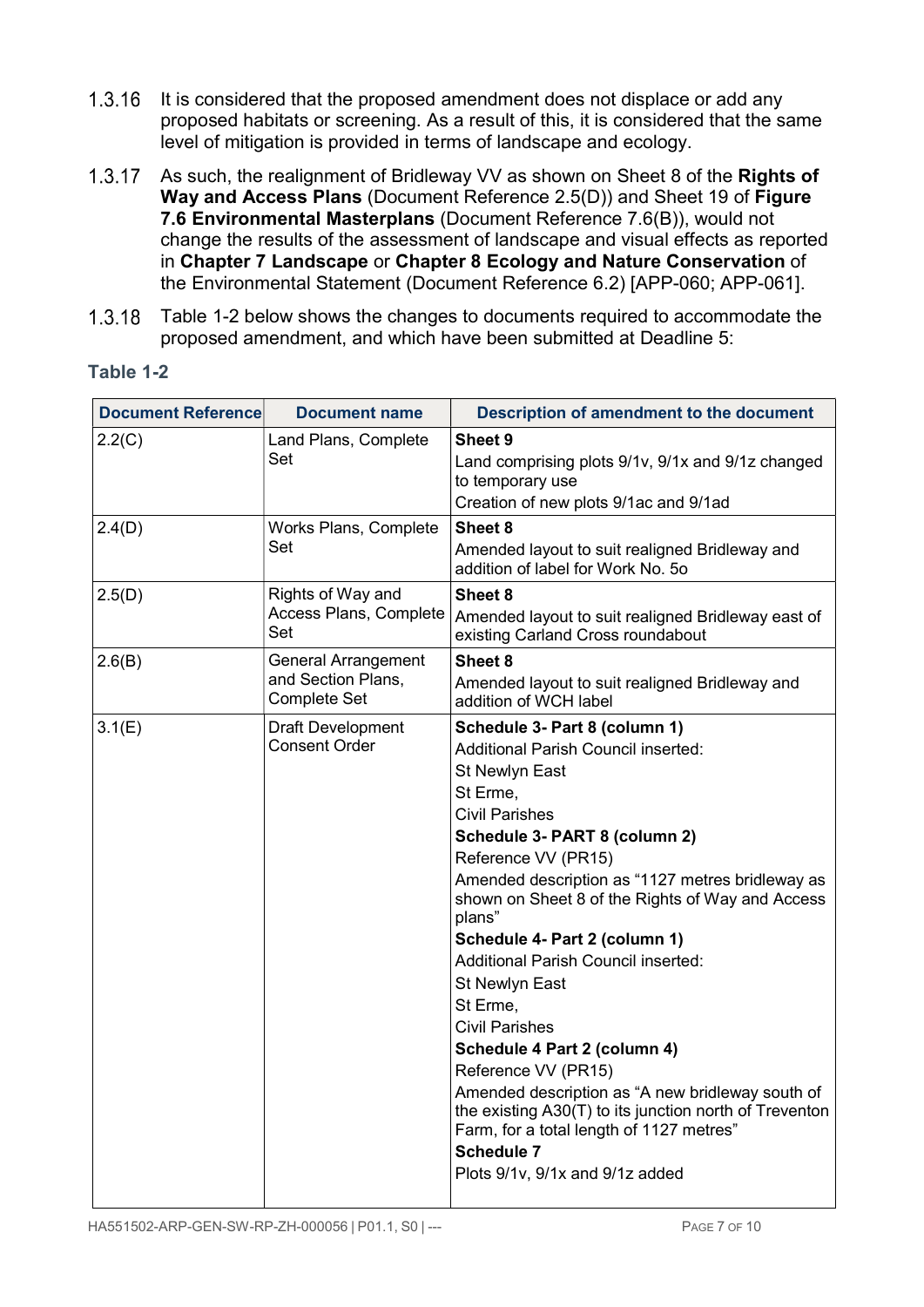| <b>Document Referencel</b>                                  | <b>Document name</b>                                                    | Description of amendment to the document                                                                                                                                                                                                                                                       |
|-------------------------------------------------------------|-------------------------------------------------------------------------|------------------------------------------------------------------------------------------------------------------------------------------------------------------------------------------------------------------------------------------------------------------------------------------------|
| at Deadline 6)                                              | 4.1(C) (to be submitted Statement of Reasons<br>Appendix A              | Table 1: Acquisition of Land<br>Additional text to be added relating to amended<br>bridleway with reference to traversing plots<br>$9/1h$ , $k$ , $m$ , $n$ , $ac$ , ad                                                                                                                        |
| 4.3(B) (to be submitted Book of Reference<br>at Deadline 6) |                                                                         | Plots 9/1v, 9/1x, 9/1z will be amended in the<br>updated Book of Reference at Deadline 6<br>(Document Reference 4.3) to state that the land is<br>for temporary possession<br>Plot 9/1ac, 9/1ad – new plot numbers added to land<br>to be acquired permanently (landowner Highways<br>England) |
| 6.3 Figure 7.6 (B)                                          | Environmental<br>Masterplans, Complete<br>Set                           | Sheet 19<br>Amended layout to suit realigned Bridleway VV                                                                                                                                                                                                                                      |
| 6.4(B)                                                      | <b>CEMP Annexes, Annex</b><br>M Public Rights of Way<br>Management Plan | <b>Annex M</b><br>Amended description of new location of Bridleway<br>W<br>Annex M Figure 4 – Public Rights of Way<br><b>Management Plan</b><br>Amended layout to suit realigned Bridleway VV and<br>add additional label for PR15                                                             |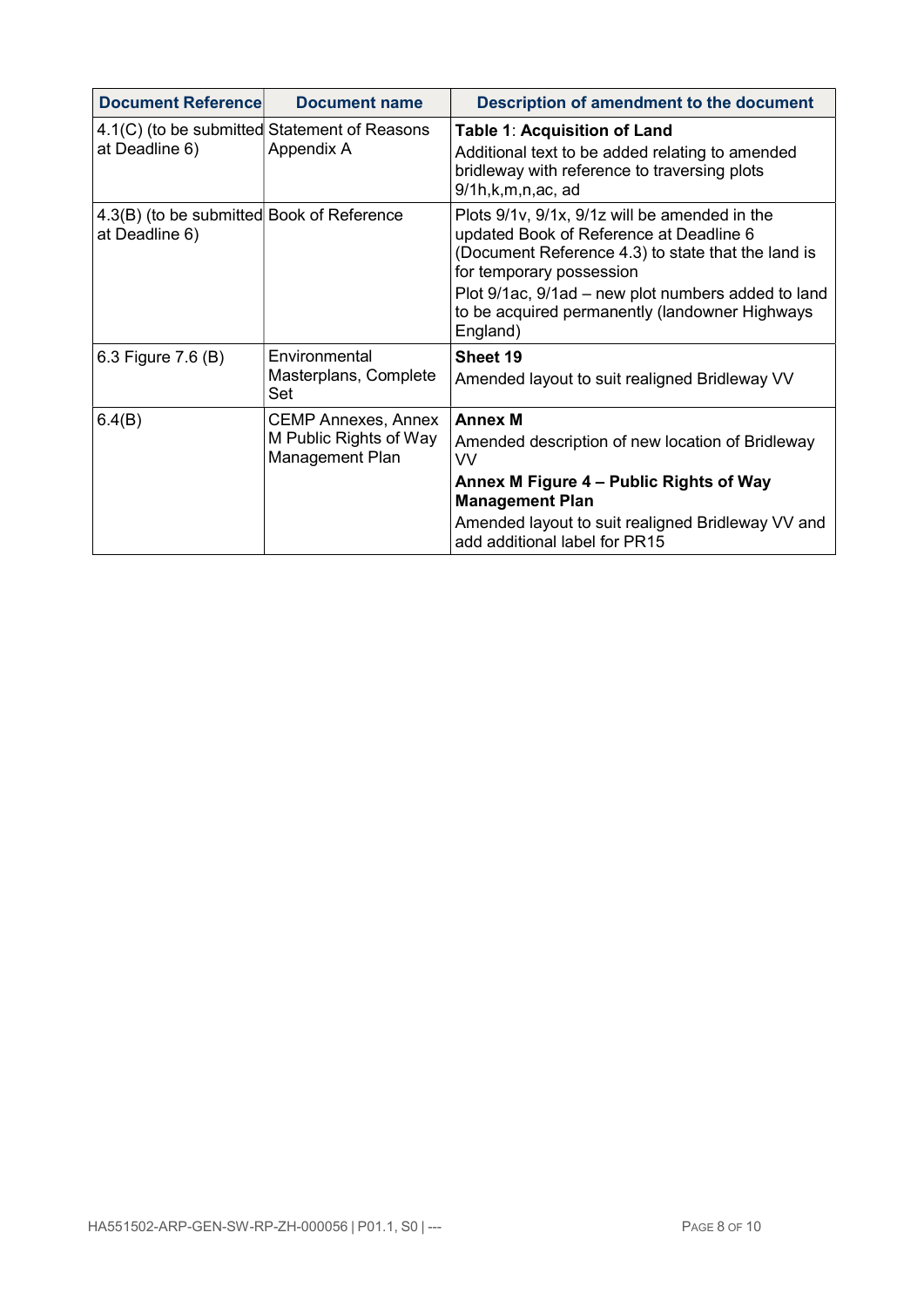## 2 Update on requests for non-material amendments at Deadline 3

#### Everything Everywhere ("EE") Telecommunications Mast

- 2.1.1 All parties with an interest in the affected plots were notified of the proposal to make changes to the application documents to give effect to the relocation of the mast in a letter sent on 27 March 2019, which invited them to provide comments on the proposed changes to Highways England by Monday 22 April 2019.
- 2.1.2 Highways England has received written consent to the changes from the following land interests:
	- BT Openreach
	- South West Water
	- Wales and West Utilities
- 2.1.3 Highways England is still in negotiation with the freehold landowner Mr Vivian George, Western Power Distribution, and KS SPV 11 Ltd to gain written consent for this change. An update to the status of these discussions will be provided at Deadline 6.

#### **Pennycomequick**

2.1.4 Highways England has been in ongoing discussions with the Harvey Family regarding the change in the proposed acquisition of plot 8/2c from permanent acquisition to acquisition of permanent rights. The letter contained at Appendix A to the Highways England Comments on Interested Party Submissions at Deadline 4 (Document Reference 8.19) states the latest position of the Harvey Family that acquisition of permanent rights is acceptable, following a meeting held on 10 June 2019. Further confirmation of this position will be provided at Deadline 6.